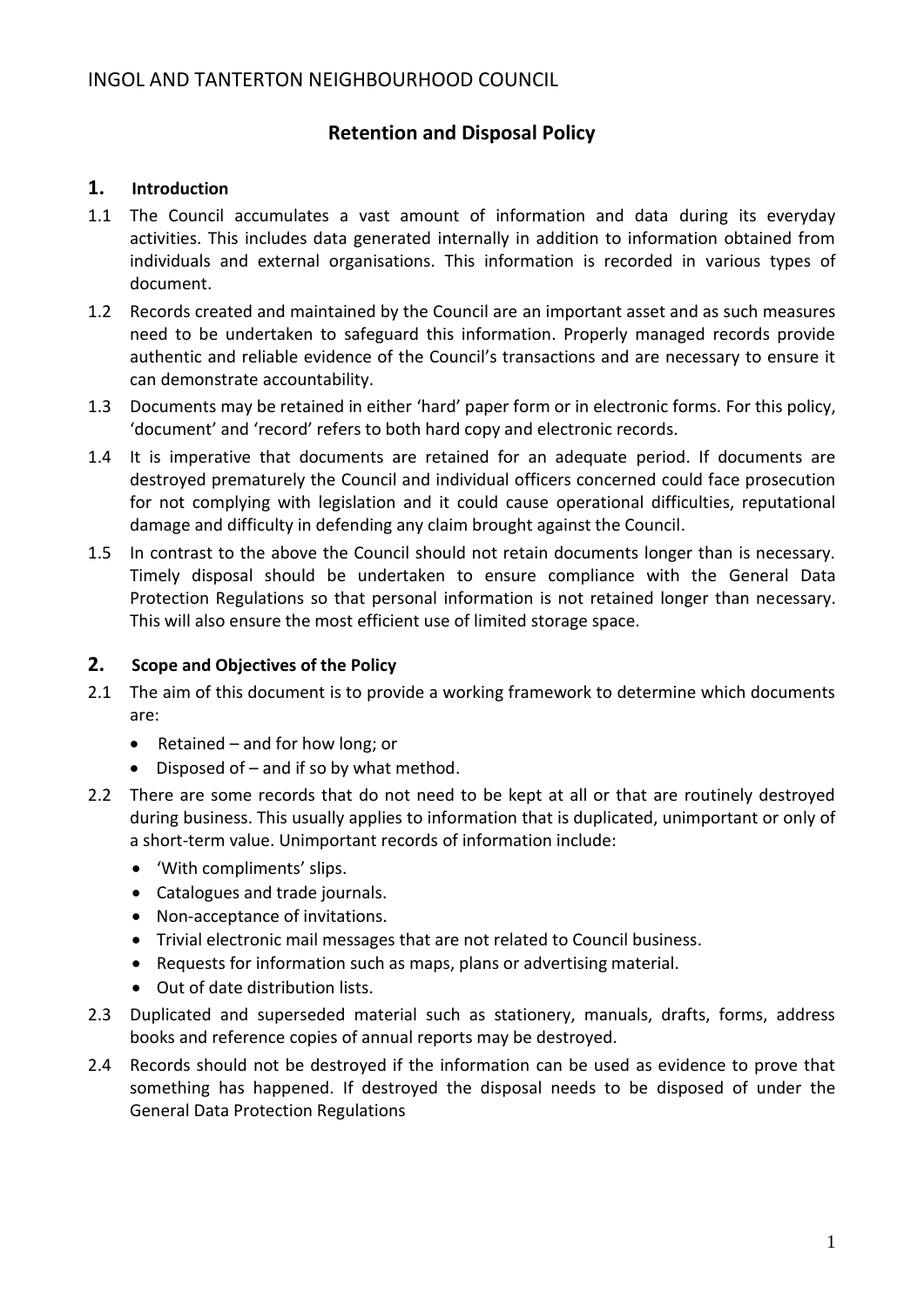# **3. Roles and Responsibilities for Document Retention and Disposal**

- 3.1 Councils are responsible for determining whether to retain or dispose of documents and should undertake a review of documentation at least on an annual basis to ensure that any unnecessary documentation being held is disposed of under the General Data Protection Regulations.
- 3.2 Councils should ensure that all employees are aware of the retention/disposal schedule.

# **4. Document Retention Protocol**

- 4.1 Councils should have in place an adequate system for documenting the activities of their service. This system should consider the legislative and regulatory environments to which they work.
- 4.2 Records of each activity should be complete and accurate enough to allow employees and their successors to undertake appropriate actions in the context of their responsibilities to:
	- Facilitate an audit or examination of the business by anyone so authorised.
	- Protect the legal and other rights of the Council, its clients and any other persons affected by its actions.
	- Verify individual consent to record, manage and record disposal of their personal data.
	- Provide authenticity of the records so that the evidence derived from them is shown to be credible and authoritative.
- 4.3 To facilitate this the following principles should be adopted:
	- Records created and maintained should be arranged in a record-keeping system that will enable quick and easy retrieval of information under the General Data Protection Regulations
	- Documents that are no longer required for operational purposes but need retaining should be placed at the records office.
- 4.4 The retention schedules in Appendix A: List of Documents for Retention or Disposal provide guidance on the recommended minimum retention periods for specific classes of documents and records. These schedules have been compiled from recommended best practice from the Public Records Office, the Records Management Society of Great Britain and in accordance with relevant legislation.
- 4.5 Whenever there is a possibility of litigation, the records and information that are likely to be affected should not be amended or disposed of until the threat of litigation has been removed.

# **5. Document Disposal Protocol**

- 5.1 Documents should only be disposed of if reviewed in accordance with the following:
	- Is retention required to fulfil statutory or other regulatory requirements?
	- Is retention required to meet the operational needs of the service?
	- Is retention required to evidence events in the case of dispute?
	- Is retention required because the document or record is of historic interest or intrinsic value?
- 5.2 When documents are scheduled for disposal the method of disposal should be appropriate to the nature and sensitivity of the documents concerned. A record of the disposal will be kept complying with the General Data Protection Regulations.
- 5.3 Documents can be disposed of by any of the following methods: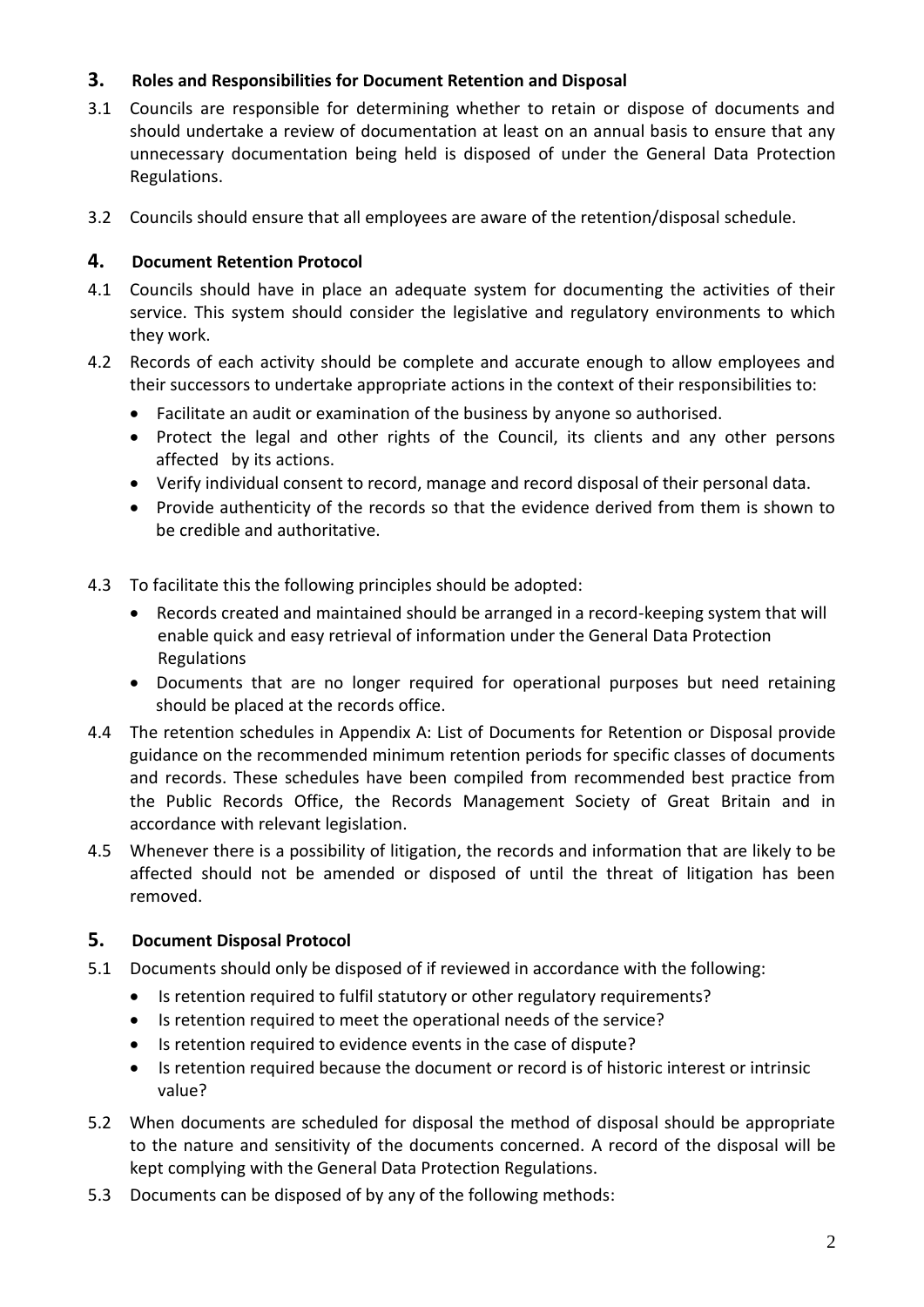- Non-confidential records: place in waste paper bin for disposal.
- Confidential records or records giving personal information: shred documents.
- Deletion of computer records.
- Transmission of records to an external body such as the County Records Office.
- 5.4 The following principles should be followed when disposing of records:
	- All records containing personal or confidential information should be destroyed at the end of the retention period. Failure to do so could lead to the Council being prosecuted under the General Data Protection Regulations, the Freedom of Information Act or cause reputational damage.
	- Where computer records are deleted steps should be taken to ensure that data is 'virtually impossible to retrieve' as advised by the Information Commissioner.
	- Where documents are of historical interest it may be appropriate that they are transmitted to the County Records office.
	- Back-up copies of documents should also be destroyed (including electronic or photographed documents unless specific provisions exist for their disposal).

### **6. General Data Protection Regulations – Obligation to Dispose of Certain Data**

6.1 The General Data Protection Regulations require that personal information must not be retained longer than is necessary for the purpose for which it was originally obtained. GDPR defines personal information as:

Data that relates to a living individual who can be identified:

- a) from the data, or
- b) from those data and other information which is in the possession of or is likely to come into the possession of the data controller.

It includes any expression of opinion about the individual and any indication of the intentions of the Council or other person in respect of the individual.

- 6.2 GDPR provides an exemption for information about identifiable living individuals that is held for research, statistical or historical purposes to be held indefinitely provided that the specific requirements are met.
- 6.3 Councils are responsible for ensuring that they comply with the principles of the General Data Protection Regulations namely:
	- Personal data is processed fairly and lawfully and shall not be processed unless specific conditions are met.
	- Personal data shall only be obtained for specific purposes and processed in a compatible manner.
	- Personal data shall be adequate, relevant, but not excessive.
	- Personal data shall be accurate and up to date.
	- Personal data shall not be kept for longer than is necessary.
	- Personal data shall be processed in accordance with the rights of the data subject.
	- Personal data shall be kept secure.
- 6.4 External storage providers or archivists that are holding Council documents must also comply with the above principles of the General Data Protection Regulations.